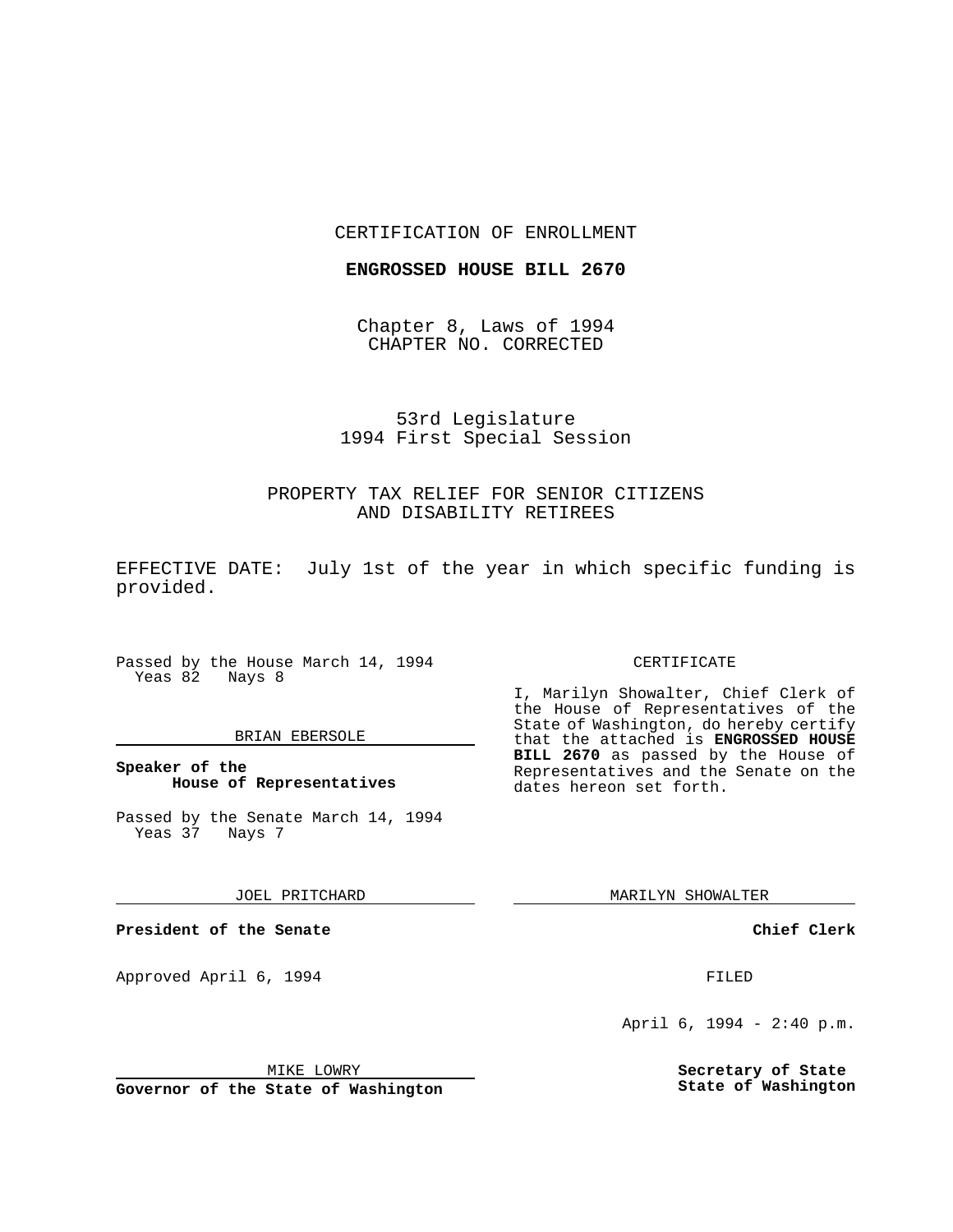## **ENGROSSED HOUSE BILL 2670** \_\_\_\_\_\_\_\_\_\_\_\_\_\_\_\_\_\_\_\_\_\_\_\_\_\_\_\_\_\_\_\_\_\_\_\_\_\_\_\_\_\_\_\_\_\_\_

\_\_\_\_\_\_\_\_\_\_\_\_\_\_\_\_\_\_\_\_\_\_\_\_\_\_\_\_\_\_\_\_\_\_\_\_\_\_\_\_\_\_\_\_\_\_\_

AS RECOMMENDED BY THE CONFERENCE COMMITTEE

Passed Legislature - 1994 1st Special Session

#### **State of Washington 53rd Legislature 1994 1st Special Session**

**By** Representatives G. Fisher, Foreman, Roland, Kessler, Shin, Campbell, Lemmon, Bray, R. Meyers, Basich, Johanson, Pruitt, Holm, Ogden, Sheldon, Caver, Quall, Jacobsen, Scott, Jones, Finkbeiner, Dellwo, H. Myers, Kremen, Conway, King, Rayburn, J. Kohl, L. Johnson and Anderson

Read first time 01/19/94. Referred to Committee on Revenue.

1 AN ACT Relating to property tax relief for senior citizens and 2 persons retired by reason of physical disability; amending RCW 3 84.36.381 and 84.36.383; and providing a contingent effective date.

4 BE IT ENACTED BY THE LEGISLATURE OF THE STATE OF WASHINGTON:

5 **Sec. 1.** RCW 84.36.381 and 1993 c 178 s 1 are each amended to read 6 as follows:

 A person shall be exempt from any legal obligation to pay all or a portion of the amount of excess and regular real property taxes due and payable in the year following the year in which a claim is filed, and thereafter, in accordance with the following:

 (1) The property taxes must have been imposed upon a residence which was occupied by the person claiming the exemption as a principal 13 place of residence as of ((January 1st of the year for which the 14 exemption is claimed)) the time of filing: PROVIDED, That any person who sells, transfers, or is displaced from his or her residence may transfer his or her exemption status to a replacement residence, but no claimant shall receive an exemption on more than one residence in any year: PROVIDED FURTHER, That confinement of the person to a hospital or nursing home shall not disqualify the claim of exemption if: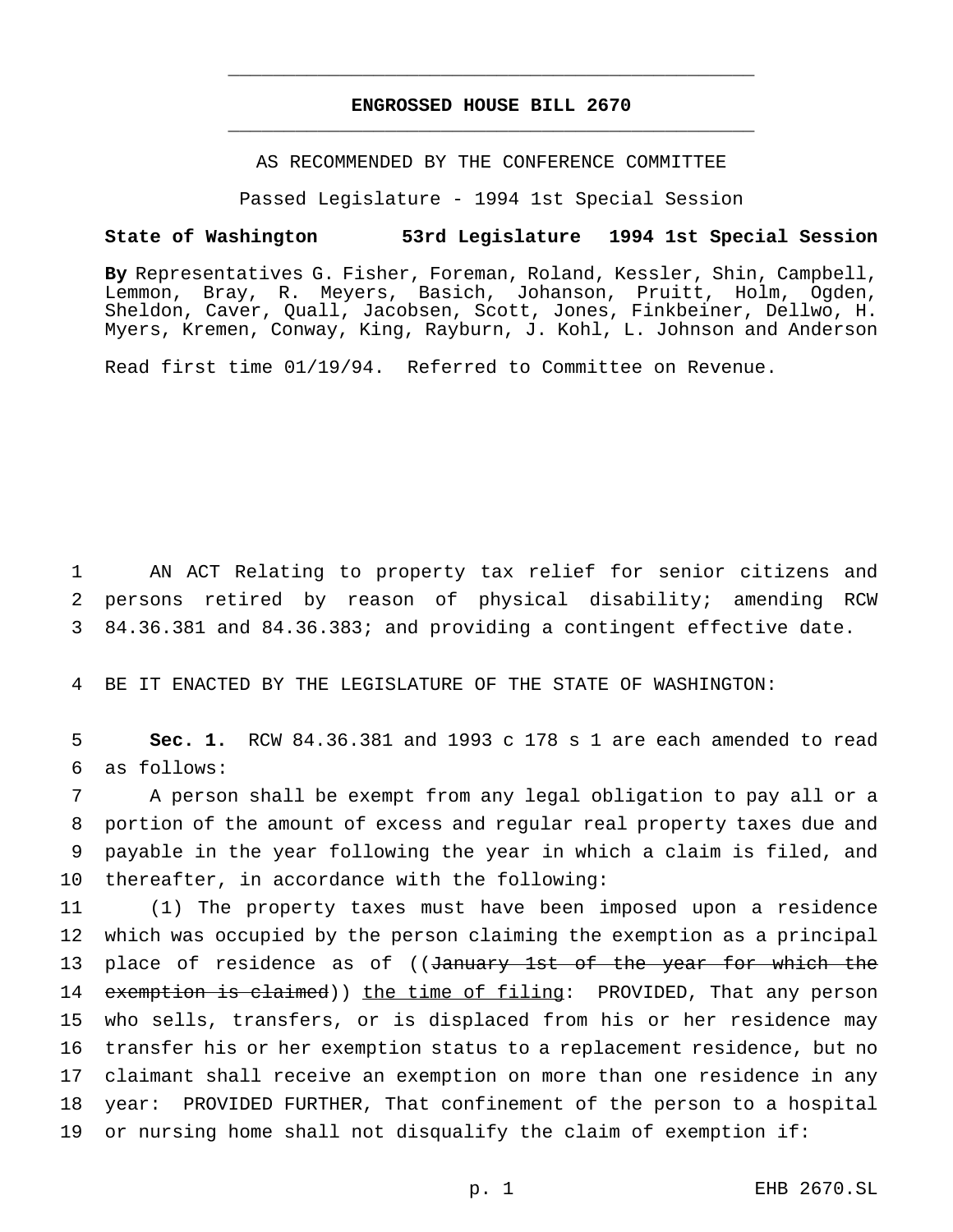- 
- (a) The residence is temporarily unoccupied;

 (b) The residence is occupied by a spouse and/or a person financially dependent on the claimant for support; or

 (c) The residence is rented for the purpose of paying nursing home or hospital costs;

 (2) The person claiming the exemption must have owned, at the time of filing, in fee, as a life estate, or by contract purchase, the residence on which the property taxes have been imposed or if the person claiming the exemption lives in a cooperative housing association, corporation, or partnership, such person must own a share therein representing the unit or portion of the structure in which he or she resides. For purposes of this subsection, a residence owned by a marital community or owned by cotenants shall be deemed to be owned by each spouse or cotenant, and any lease for life shall be deemed a life estate;

 (3) The person claiming the exemption must be sixty-one years of age or older on December 31st of the year in which the exemption claim is filed, or must have been, at the time of filing, retired from regular gainful employment by reason of physical disability: PROVIDED, That any surviving spouse of a person who was receiving an exemption at the time of the person's death shall qualify if the surviving spouse is fifty-seven years of age or older and otherwise meets the requirements of this section;

 (4) The amount that the person shall be exempt from an obligation to pay shall be calculated on the basis of combined disposable income, as defined in RCW 84.36.383. If the person claiming the exemption was 27 retired for two months or more of the ((preceding)) assessment year, the combined disposable income of such person shall be calculated by multiplying the average monthly combined disposable income of such person during the months such person was retired by twelve. If the income of the person claiming exemption is reduced for two or more 32 months of the ((preceding)) assessment year by reason of the death of 33 the person's spouse, or when other substantial changes occur in disposable income that are likely to continue for an indefinite period 35 of time, the combined disposable income of such person shall be calculated by multiplying the average monthly combined disposable 37 income of such person after ((the death of the spouse)) such 38 occurrences by twelve. If it is necessary to estimate income to comply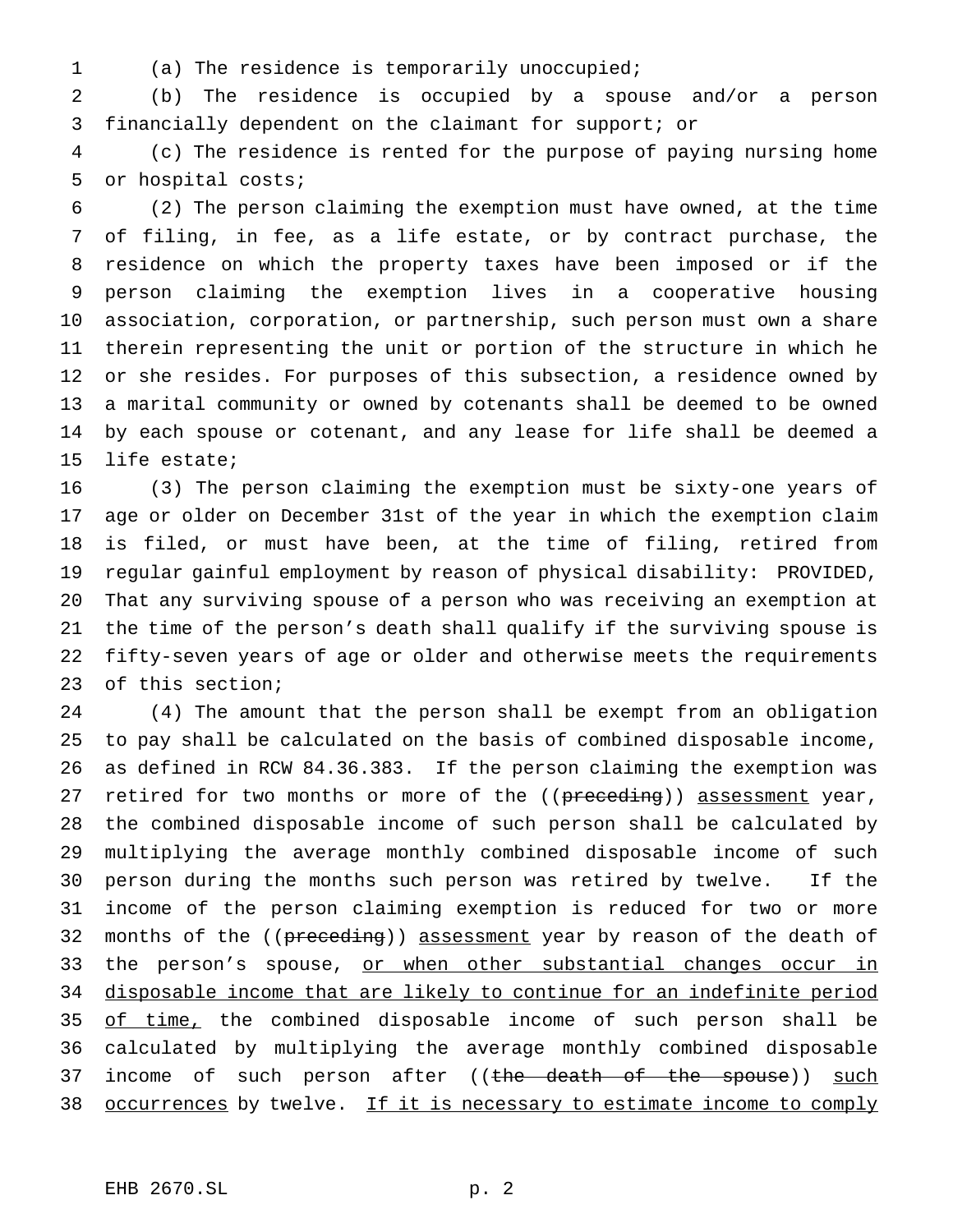with this subsection, the assessor may require confirming documentation

of such income prior to May 31 of the year following application.

 (5)(a) A person who otherwise qualifies under this section and has 4 a combined disposable income of ((twenty-six)) twenty-eight thousand dollars or less shall be exempt from all excess property taxes; and

 (b)(i) A person who otherwise qualifies under this section and has a combined disposable income of eighteen thousand dollars or less but greater than fifteen thousand dollars shall be exempt from all regular property taxes on the greater of thirty thousand dollars or thirty percent of the valuation of his or her residence, but not to exceed fifty thousand dollars of the valuation of his or her residence; or

 (ii) A person who otherwise qualifies under this section and has a combined disposable income of fifteen thousand dollars or less shall be exempt from all regular property taxes on the greater of thirty-four thousand dollars or fifty percent of the valuation of his or her residence.

 (6) For a person who otherwise qualifies under this section and has 18 a combined disposable income of twenty-eight thousand dollars or less, 19 the taxable value of the residence shall not exceed the lesser of (a) the assessed value of the residence as reduced by the exemption under subsection (5) of this section, if any, or (b) the taxable value of the 22 residence for the previous year, increased by the inflation factor for 23 the assessment year. For counties that do not revalue property annually, the amount under (b) of this subsection shall be the previous 25 taxable value increased by the inflation factor for each assessment 26 year since the previous revaluation of the residence. As used in this 27 section, "inflation factor" means the percentage change used by the federal government in adjusting social security payments for inflation 29 at the beginning of each year. The department shall provide inflation 30 factors to the county assessors annually.

 **Sec. 2.** RCW 84.36.383 and 1991 c 213 s 4 are each amended to read as follows:

 As used in RCW 84.36.381 through 84.36.389, except where the context clearly indicates a different meaning:

 (1) The term "residence" shall mean a single family dwelling unit whether such unit be separate or part of a multiunit dwelling, including the land on which such dwelling stands not to exceed one acre. The term shall also include a share ownership in a cooperative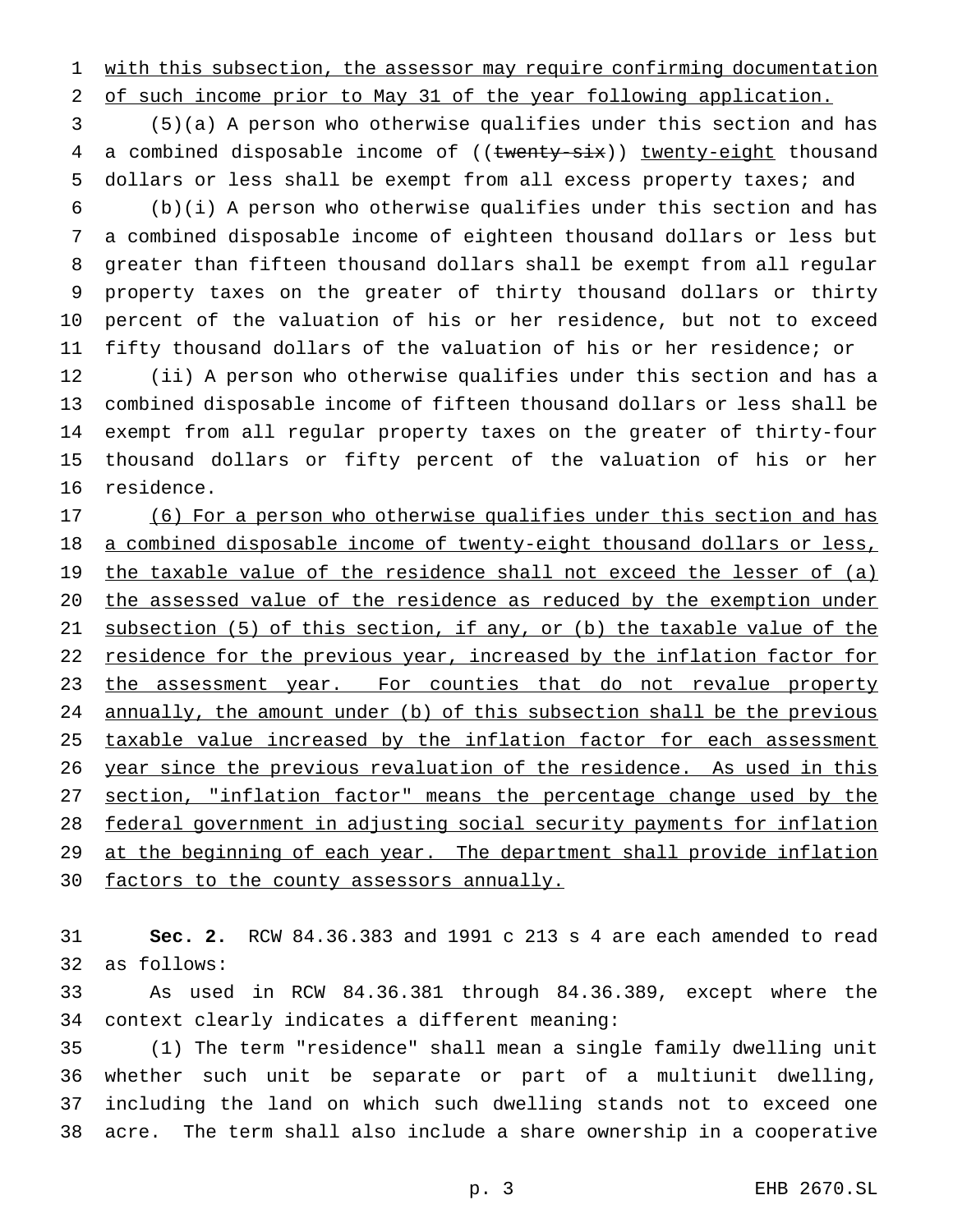housing association, corporation, or partnership if the person claiming exemption can establish that his or her share represents the specific unit or portion of such structure in which he or she resides. The term shall also include a single family dwelling situated upon lands the fee of which is vested in the United States or any instrumentality thereof including an Indian tribe or in the state of Washington, and 7 notwithstanding the provisions of RCW  $84.04.080$  ( $(\tau)$ ) and  $84.04.090$  (( $\sigma$ 8 84.40.250)), such a residence shall be deemed real property.

 (2) The term "real property" shall also include a mobile home which has substantially lost its identity as a mobile unit by virtue of its being fixed in location upon land owned or leased by the owner of the mobile home and placed on a foundation (posts or blocks) with fixed pipe, connections with sewer, water, or other utilities: PROVIDED, That a mobile home located on land leased by the owner of the mobile home shall be subject, for tax billing, payment, and collection purposes, only to the personal property provisions of chapter 84.56 RCW and RCW 84.60.040.

18 (3) ((The term "preceding calendar year" shall mean the calendar 19 year preceding the year in which the claim for exemption is to be made.  $(4)$ )) "Department" shall mean the state department of revenue.

 $((+5))$   $(4)$  "Combined disposable income" means the disposable income of the person claiming the exemption, plus the disposable income of his or her spouse, and the disposable income of each cotenant 24 occupying the residence for the ((preceding calendar)) assessment year, less amounts paid by the person claiming the exemption or his or her 26 spouse during the ((previous)) assessment year for the treatment or care of either person received in the home or in a nursing home.

 $((+6))$   $(5)$  "Disposable income" means adjusted gross income as defined in the federal internal revenue code, as amended prior to January 1, 1989, or such subsequent date as the director may provide by rule consistent with the purpose of this section, plus all of the following items to the extent they are not included in or have been deducted from adjusted gross income:

 (a) Capital gains, other than nonrecognized gain on the sale of a principal residence under section 1034 of the federal internal revenue code, or gain excluded from income under section 121 of the federal internal revenue code to the extent it is reinvested in a new principal residence;

(b) Amounts deducted for loss;